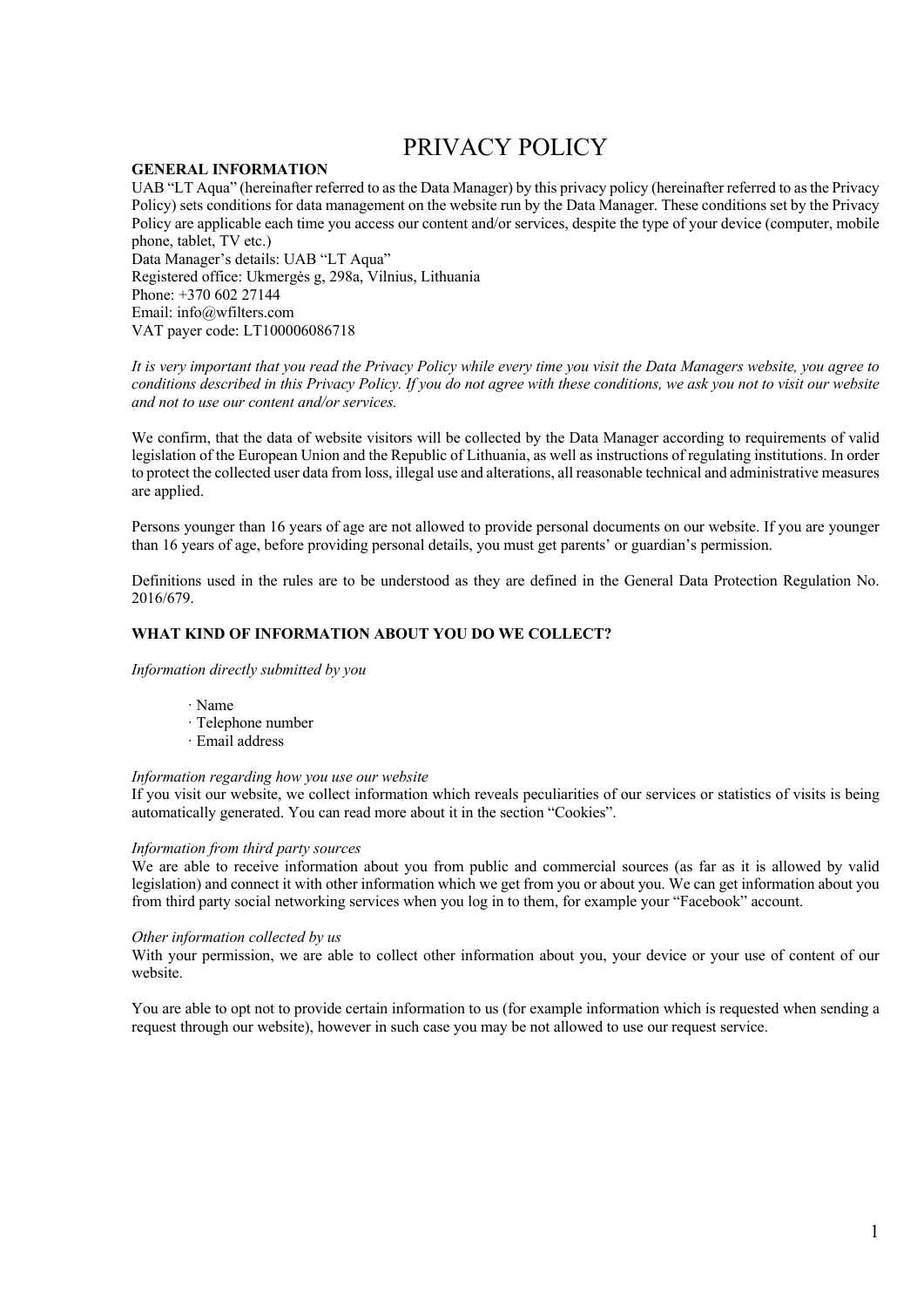## **HOW DO WE USE YOUR DATA?**

We are able to use collected information as follows:

- · To register you in order to provide you with information about our services and products.
- · For purposes of direct marketing\*, for example: to send newsletters, tailored advertisements and notifications regarding promotions, to evaluate and analyse our market, clients, products and services (including collecting your feedback about our products and services, and organisation of client surveys).
- · To learn how people use our online services so we could improve them and create new content, products and services.
- · For other purposes with your permission. \*

\**We would like to inform you that you have the right to disagree and revoke your permission regarding management of your data for the above mentioned purposes at any time.*

### **WHO DO WE DISCLOSE YOUR INFORMATION TO?**

Your personal data is protected from loss, illegal use and alterations. Physical and technical measures are in place in order to protect all of the information we collect for the purposes of our service provision. We would like to remind you, that despite our measures to protect your data, no website, internet operation, computer system or wireless connection is completely safe.

We will keep your data for 3 years starting from the last day you use our services or content. Once this term expires, the data will be erased and will be irrecoverable.

# **YOUR RIGHTS**

Data Subject whose data is managed by the Data Manager has the following rights:

- · To know (to be informed) about the management of their data (the right to know);
- · To familiarise with their data and how it is managed (the right to familiarise with);
- · To request to correct or considering the purposes of person's data management to supplement incomplete data (the right to correct);
- · To erase their data or to stop their data management (except protection) (the right to erase and the right to be forgotten);
- · They have the right to request of the Data Manager to limit the management of the personal data if there is justified reason for it (the right to limit);
- · To disagree with the management of the personal data when it is managed for the purposes of direct marketing, including profiling as far as it is related to such direct marketing.

If you no longer wish that your personal data would be managed for purposes of direct marketing including profiling, you can contact us at info@wfilters.com or by phone +370 602 27144 and disagree with the use of your data for the purposes of direct marketing and/or that automated data management, including profiling\*\* would not be applied without providing your motives for it.

\*\* According the data submitted by you, for the purposes of direct marketing, profiling of your person might be applied in order to provide you with individually tailored solutions and offers.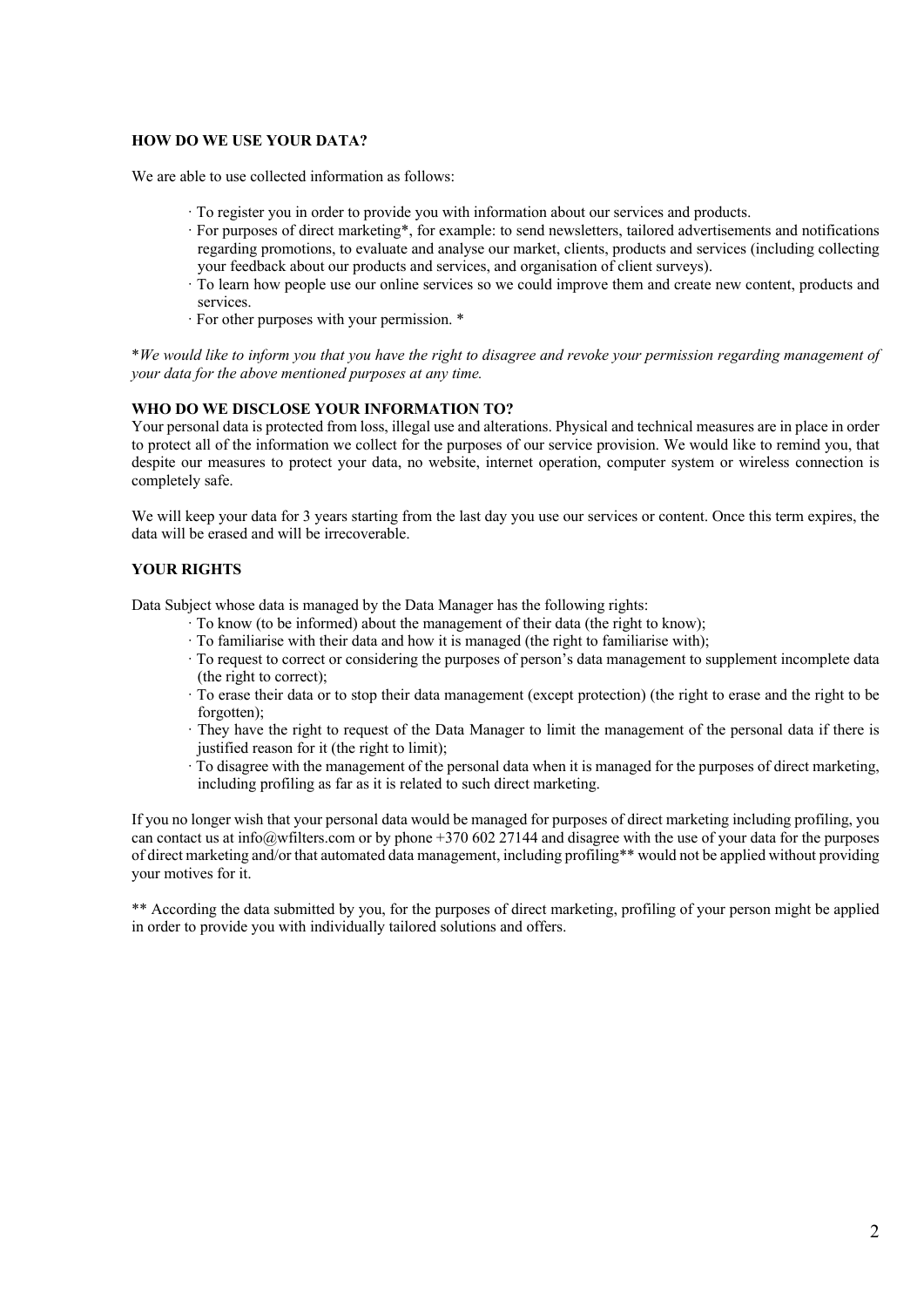You can revoke your permission to manage your personal data automatically, including profiling, or to disagree with it at any time.

Data Subject may submit any request or instruction, related to personal data management , to the Data Manager in writing using one of the following ways: delivering directly at Ukmergės g. 298a Vilnius, Lithuania; via mail: Ukmergės g. 298a Vilnius, Lithuania; via email: info@wfilters.com.

Upon receiving such request or instructions, the Data Manager, no later than within one month of the day of receipt, must reply and complete or refuse to complete the requested actions. The indicated period can be extended up to two months considering the complexity and number of requests. In such case, the Data Manager must inform the Data Subject about such extension providing reasons for the delay.

The Data Manager might not create conditions for data subjects to implement the above mentioned rights, except refusal to manage personal data for the purposes of direct marketing, when in cases stipulated by the law it is necessary to ensure the prevention, investigation and determination of crime, breach of professional or service ethics, as well as safety of rights and freedoms of data subjects or other persons.

# **THIRD PARTY WEBSITES, SERVICES AND PRODUCTS ON OUR WEBSITES**

There might be third party advertisement panels, links to their websites and services on the Data Manager's website which are not controlled by the Data Manager. The Data Manager is not responsible for the safety and privacy of the information collected by third parties. You must read privacy regulations of third party websites and services that you use.

## **COOKIES**

While visiting the Data Manager's website, we would like to provide you with content and functions that are tailored to your needs. In order to do so cookies are needed. Cookies are small information elements, automatically generated while visiting the website and they are saved in your computer or another end device. They help the Data Manager to recognise you as a previous user of a certain website, to save the history of you visiting the website and to tailor content accordingly. Cookies also help to ensure fluid operation of websites, allow to observe time spent on a website, frequency of visits and to collect statistical information about the visitor traffic.

| Name of a cookie      | <b>Cookie functions</b> | of<br>data<br><b>Purpose</b><br>management | Moment of creation               | <b>Expires</b>         |
|-----------------------|-------------------------|--------------------------------------------|----------------------------------|------------------------|
|                       |                         |                                            |                                  |                        |
| ga, gat, gid          | Google Analytics        | User traffic analysis                      | visiting<br>$\mathbf{By}$<br>the | 2 years, by closing of |
|                       |                         | for third-party user<br>behavior<br>based  | website                          | the browser, 1 day     |
|                       |                         | advertising<br>online                      |                                  |                        |
|                       |                         | purposes                                   |                                  |                        |
| ici current language  | Setting the user's      | $\mathsf{A}$<br>first-party                | visiting<br>By<br>the            | By the end of the      |
|                       | cookie preference       | WordPress<br>cookie                        | website                          | session                |
|                       |                         | that does not collect                      |                                  |                        |
|                       |                         | or store personal<br>information.          |                                  |                        |
| wp-settings-2         | Setting the user's      | first-party<br>$\mathsf{A}$                | A<br>first-party                 | By<br>visiting<br>the  |
|                       | cookie preference       | cookie<br>WordPress                        | WordPress<br>cookie              | website                |
|                       |                         | that does not collect                      | that does not collect            |                        |
|                       |                         | or store personal                          | or store personal                |                        |
|                       |                         | information.                               | information.                     |                        |
| wordpress test cookie | Setting the user's      | To determine if a                          | By visiting<br>the               | 1 year after the last  |
|                       | cookie preference       | user has approved                          | website                          | time of use            |
|                       |                         | and what level of                          |                                  |                        |
|                       |                         | cookie<br>has<br>been                      |                                  |                        |
|                       |                         | approved, they have                        |                                  |                        |
|                       |                         | read<br>the<br>cookie                      |                                  |                        |
|                       |                         | policy                                     |                                  |                        |

*Description of cookies used on our website*